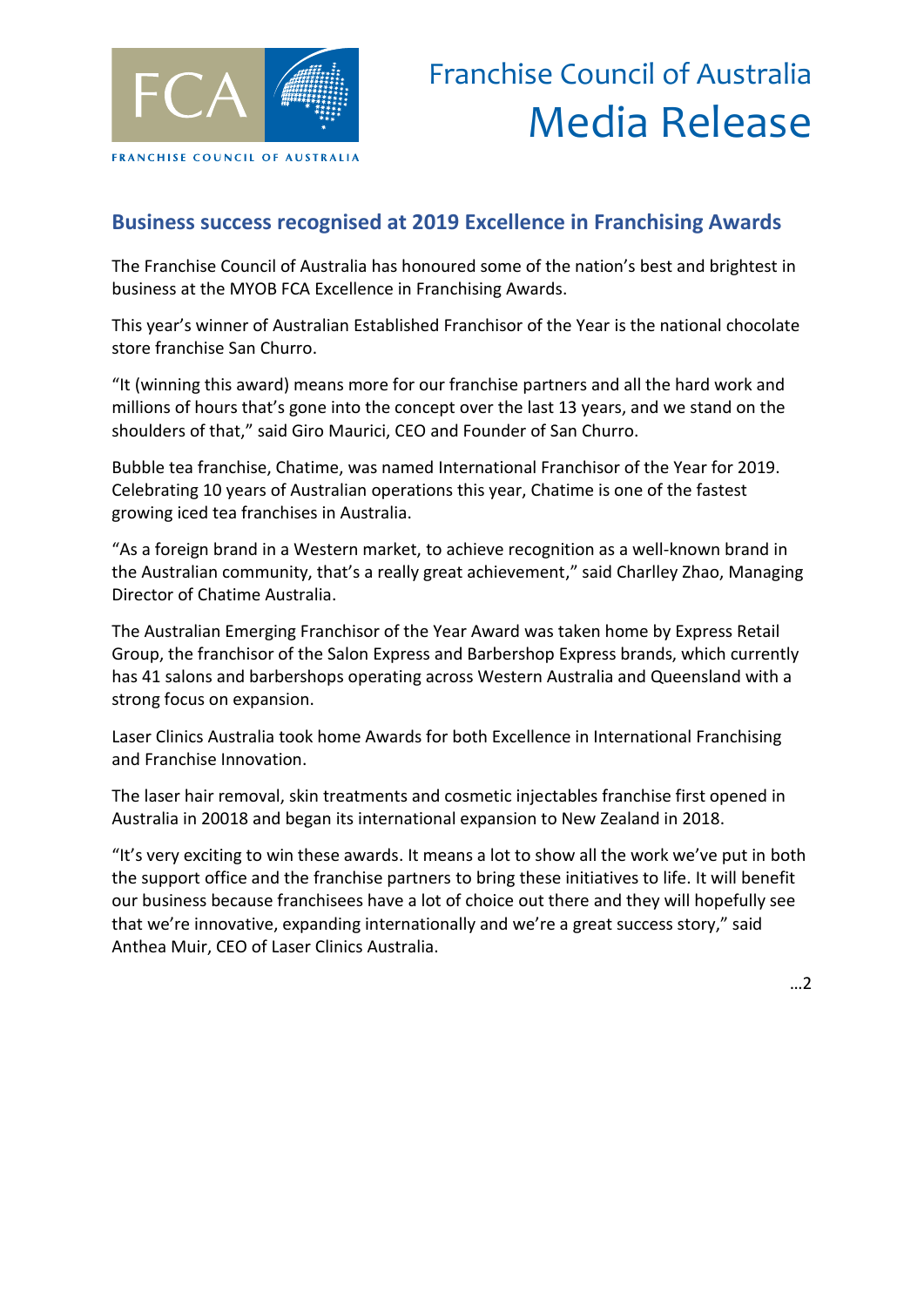

## Franchise Council of Australia Media Release

Courier and freight reseller PACK & SEND won the Excellence in Marketing Award, while commercial equipment finance company Cashflow It Group was named Supplier of the Year.

Outstanding franchisees recognised at the MYOB FCA Excellence in Franchising Awards included Warren D'çruz of Automasters, who was named Multi-Unit Franchisee of the Year for 2019.

Quest Bundoora's Mark and Ky O'Shea took home the Single Unit Franchisee, two or more staff Award while EFM Health Club's Noosaville franchisee Kate Davidson was named Single Unit Franchisee of the Year, less than two staff for 2019.

Field Manager of the Year was Awarded to Shingle Inn's Melinda Bowles, while Xtend Barre franchisee Liz Nable was named Franchise Woman of the Year.

The important role franchises play in contributing to the community was recognised in the Franchisor Social Responsibility Award, taken home by Muffin Break, and the Franchisee Community Responsibility and Contribution Award, which was won by Bakers Delight Burleigh Heads franchisee Joanne Heike.

"Winning this award is an opportunity to say how important it is that we get involved with our community, bring people into our stores and tell them how important it is that we bring each other together," said Joanne.

The awards also included the induction of a new member into the Franchise Hall of Fame Ron Pedder, Chairman of Pedders Suspension and Brakes. In more than 50 years of business, Ron has made an indelible impact on franchising, overseeing the expansion of a family business that is now in its third generation.

A total of 14 Excellence in Franchising Awards, plus the 2019 Hall of Fame inductee were presented on the evening, which was proudly sponsored by MYOB.

## **Note: Full list of winners attached.**

**For more information, please contact:**

Kim Coverdale, Communications Manager Franchise Council of Australia 1300 669 030 or [kim.coverdale@franchise.org.au](mailto:kim.coverdale@franchise.org.au)



*The Franchise Council of Australia is the peak industry body for the \$182 Billion Australian franchise sector representing franchisors, franchisees and suppliers/advisors. www.franchise.org.au*